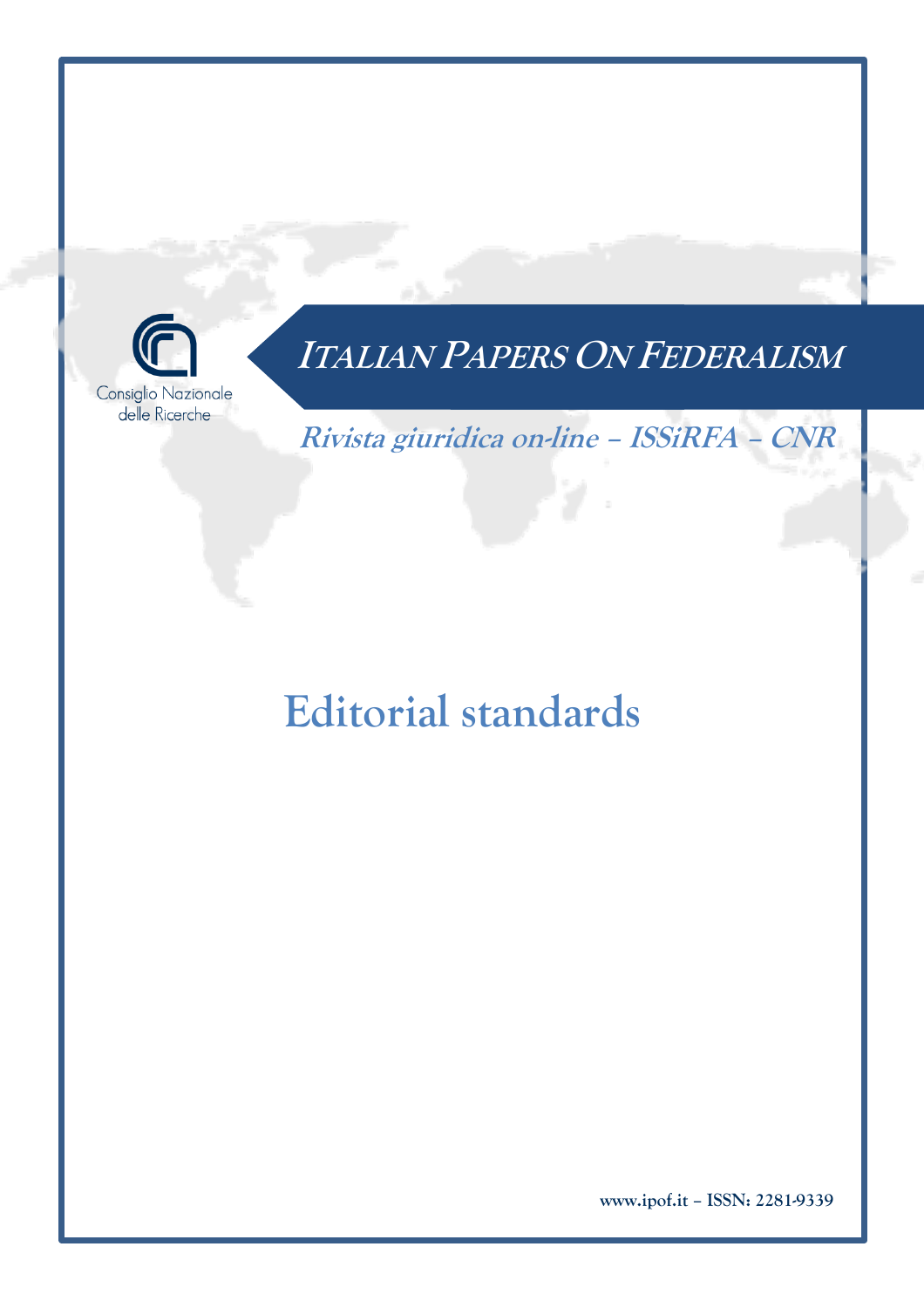

 **EDITORIAL STANDARDS**

### **"Italian Papers On Federalism" Editorial standards**

#### **1. INTRODUCTION**

The online law journal *Italian Papers on Federalism* (IPOF) is a scientific journal which has been awarded "Classe A" on the basis of the ANVUR (National Agency for the Evaluation of the University System and Academic Research) criteria. Issues are published every four months (April, August, December).

Authors wishing to submit contributions for publication must respect editorial standards laid down in this document and observe the Journal's ethical principles published in the website "www.ipof.it" (Code of Ethics).

Editorial standards set out below are necessary in order to ensure uniformity of published contributions.

Contribution proposals undergo a peer-review process, provided they are:

- consistent with topics covered by the journal;
- consistent with the journal's editorial standards and ethical principles;
- addressed to the following email: *italianpapersonfederalism@gmail.com*

#### **2. GENERAL CRITERIA**

Articles' headline should not exceed ten words.

Academic or professional qualifications (one qualification only, with preference for the academic one, if existent) must be included in the first footnote, using the asterisk symbol (\*), which must be located next to the Author's name.

Articles must not have less than 20.000 characters (spaces and footnotes included) and more than 60.000 characters (spaces and footnotes included), without prejudice to cases when the Author expressly justifies an exception, stating adequate reasons and with the consent of the Editorial board.

Words and sentences highlighted in bold must not be included in the text. Bold is only used in paragraphs' and subparagraphs' headlines.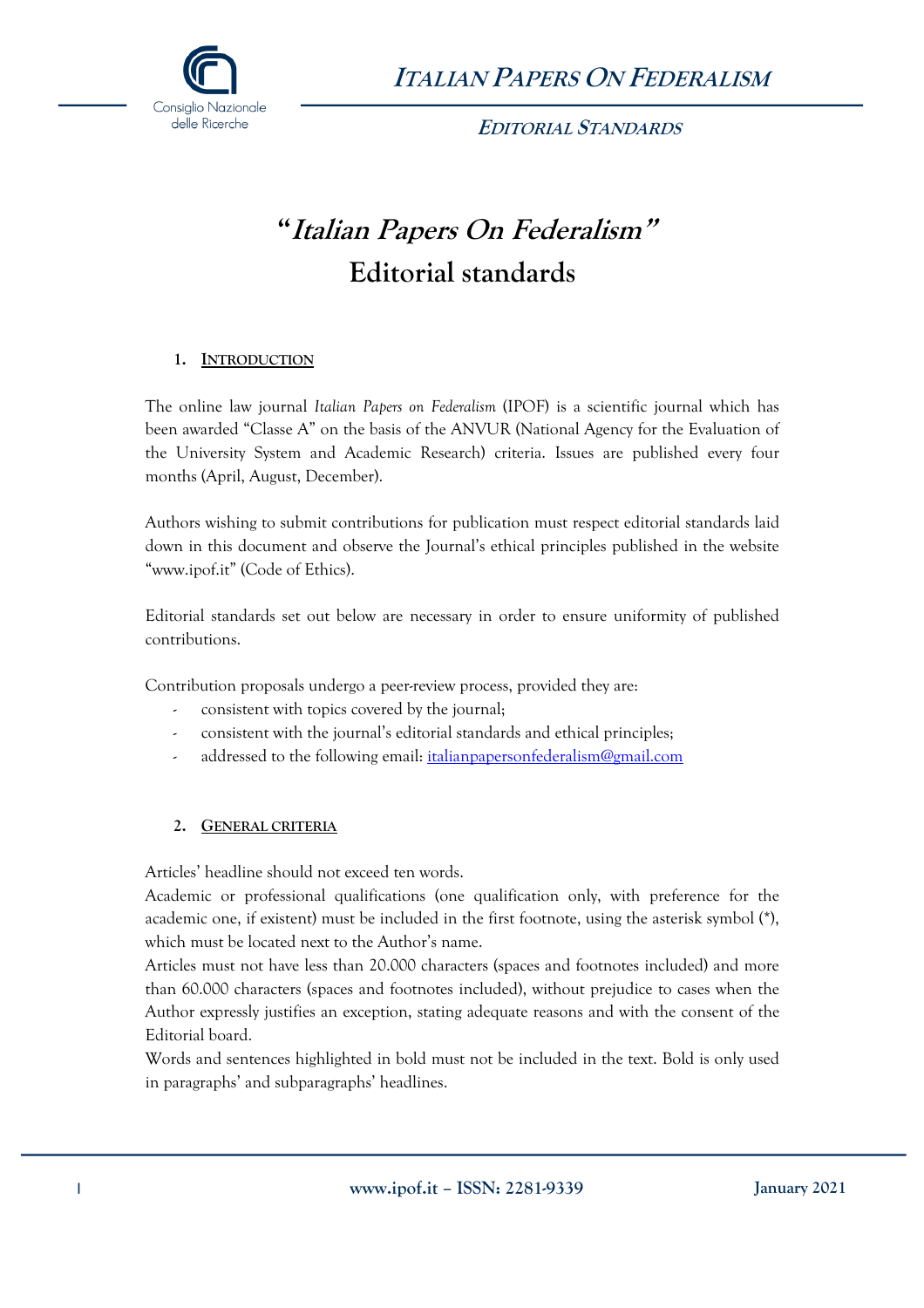

#### **EDITORIAL STANDARDS**

Between the header and the name of the Author two spaces must be inserted (size 11, single space). Following space size 5.

Between the headline and the summary two spaces (size 10, multiple line space 1,15 pt).

Between the summary and the headline of the first paragraph, two spaces must be inserted (size 10, multiple line space 1,15 pt).

Between each paragraph's headline and the same paragraph's text, one space must be inserted. Between the end of each paragraph's text and the following headline, a space must be inserted.

No page/section breaks must be inserted in the text.

Track changes / comments mode must not be inserted in the text.

Each contribution in Italian language must include an English abstract and an Italian abstract, each of no more than five lines, that must be written according to the indications provided for the body of the text. Contributions in languages other than Italian must include an abstract written in the same language of the contribution and another abstract written in English.

Contributions must be sent in editable formats (PDF not allowed).

As far as accents in upper and lower case letters are concerned, the apostrophe must never be used.

#### **3. CHARACTERS (FONT)**

The type of character used (*font*) is «Goudy Old Style»; style, size, alignment, line spacing and spaces must respect the following indications:

- o Name of the Author: name and surname of the Author are expressed:
	- *style*: small caps;
	- *size*: 12 pt.;
	- § *alignment*: center (no indents);
	- *spaces*: after 5 pt.;
	- *line spacing*: single;
- o headline of the article:
	- § *style*: normal;
	- § *size*: 19 pt.;
	- *alignment*: center (no indents);
	- *spaces*: after 5 pt.;
	- *line spacing*: single;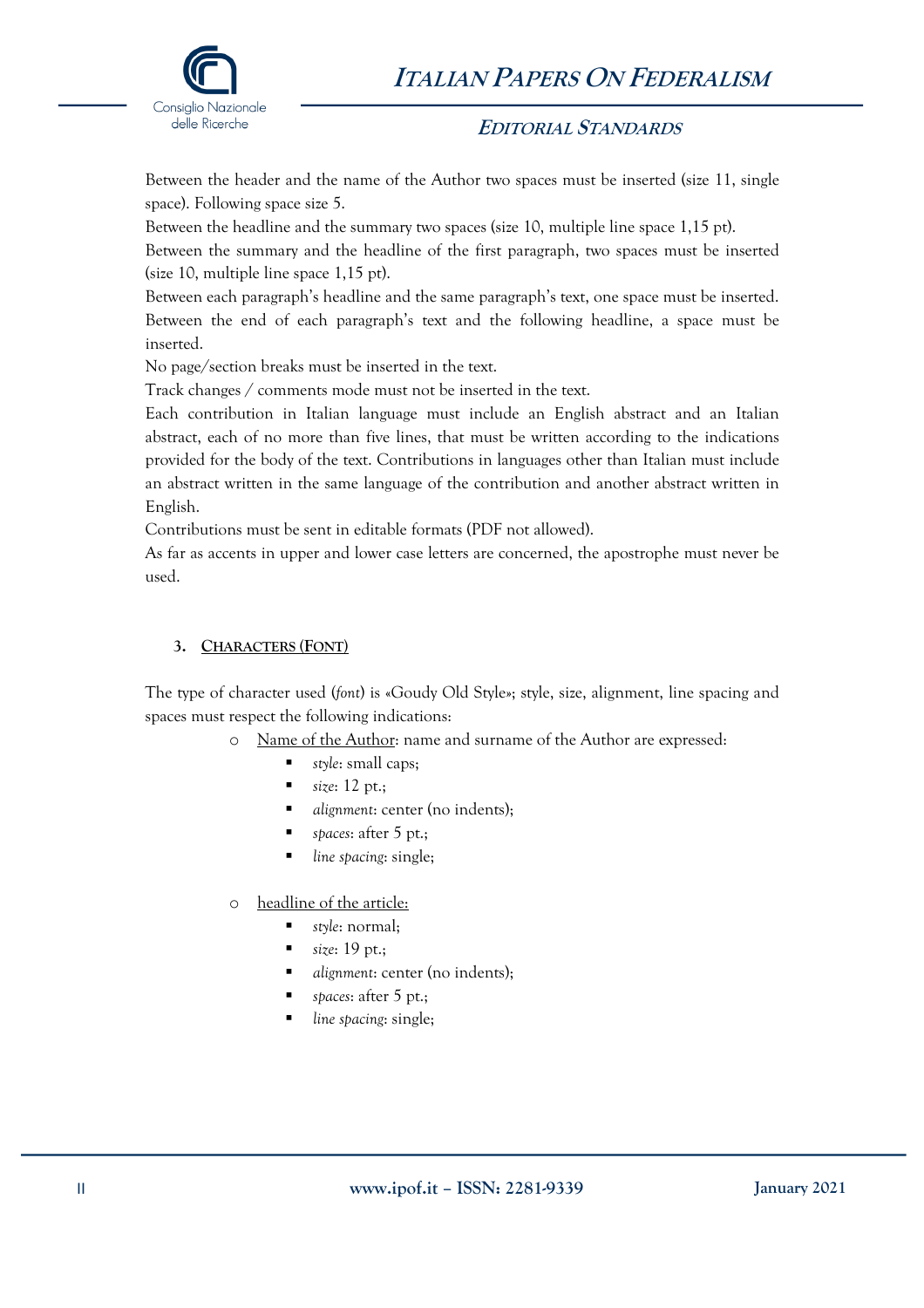

-

#### **EDITORIAL STANDARDS**

- o summary: each contribution must include a SUMMARY (the respective word must be written in small caps). The summary includes the headlines of the paragraphs, preceded by arabic numerals in sequence (e.g. 1, 2, 3 etc.) and, if deemed necessary, the headlines of the subparagraphs (e.g., 1, 2, 2.1, 2.2, 2.3, 3 etc.); a dash, preceded and followed by a space, must be inserted between each paragraph's (or subparagraph's) number:
	- § *style*: normal;
	- *size*: 10 pt.;
	- *alignment*: justified (with special *hanging* indent):
	- *spaces*: after 5 pt.;
	- *line spacing*: exact, 11 pt.;
- o body of the text
	- § *style*: normal;
	- *size*: 11 pt.;
	- § *alignment*: justified with special indent on the first line (indent 0,5 cm);
	- § *spaces*: after 5 pt.;
	- § *line spacing*: exact, 15 pt;
- o paragraphs' and subparagraphs' headlines: each paragraph and subparagraph has a headline which follows an increasing numbering (e.g. 1. , 2. , 3.) and that must be consistent with the one included in the summary.
	- § *style*: bold;
	- $\blacksquare$  size: 11 pt.;
	- *alignment*: justified (no indents);
	- *spaces*: after 5 pt.;
	- line spacing: exact, 15 pt;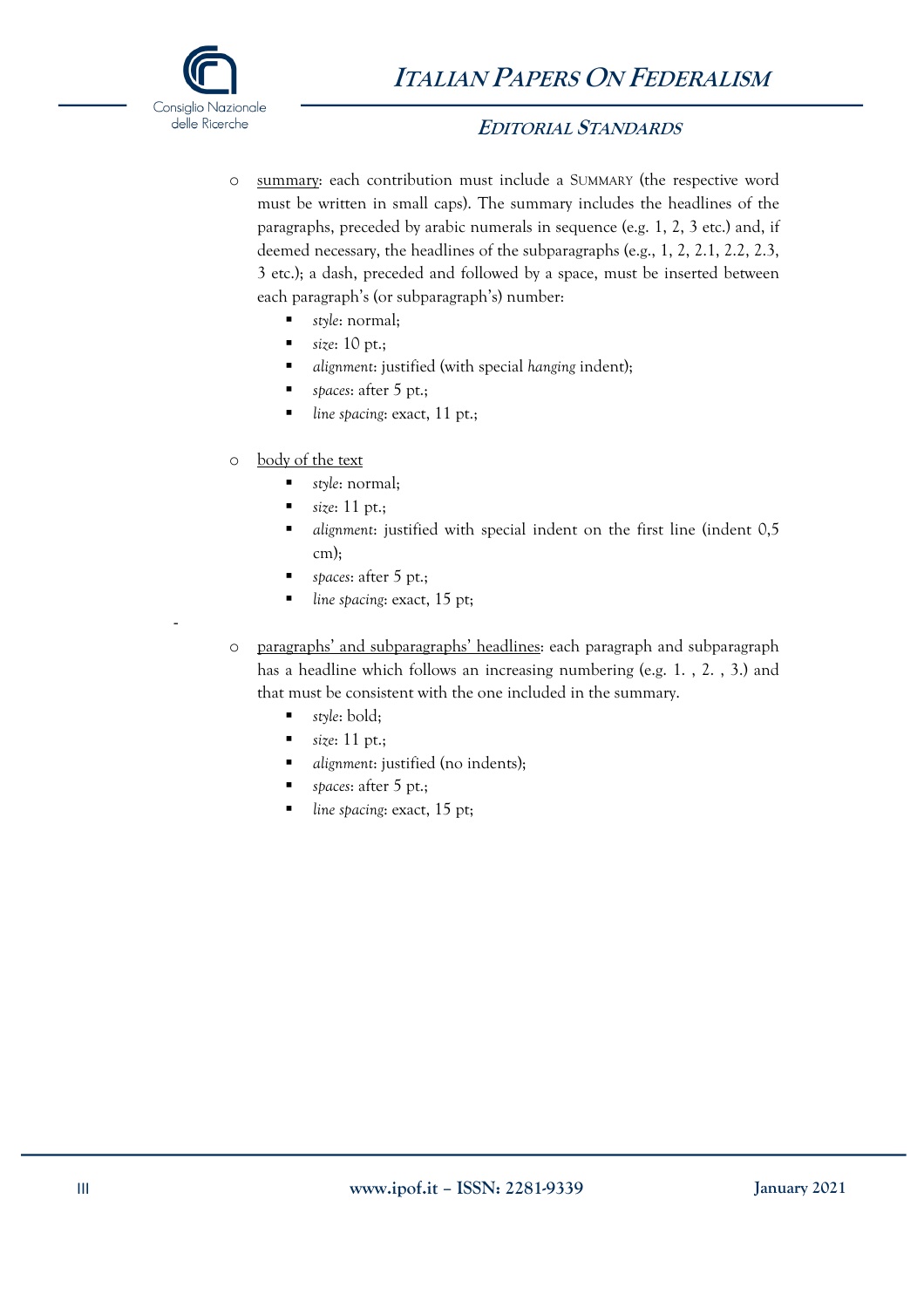

 **EDITORIAL STANDARDS**

#### **EXAMPLES**

**Example name of the Author and headline**:

**VINCENZO BALDINI\***

### Il regionalismo differenziato: un pericolo per l'unità dello stato? Profili teoretici e di diritto positivo\*\*

#### **Example summary:**

SOMMARIO: 1. Il sentimento dello Stato tra religione, etica e diritto. Profili storico-ricostruttivi. ― 2. Uguaglianza e solidarietà come fondamenti etici e giuridici dello Stato democratico. ― 3. Etica di unità e dinamiche dell'esperienza costituzionale. ― 4. L'unità dello Stato in pericolo ? Il regionalismo differenziato e i suoi vincoli etici ed istituzionali. ― 5. Conclusioni.

#### **Example paragraph's headline and body of the text:**

#### **1. Il sentimento dello Stato tra religione, etica e diritto. Profili storico-ricostruttivi**.

L'etica dello Stato può dirsi un fattore naturale immanente ad ogni esperienza sociale e comunitaria. La sua rilevanza, in relazione al diritto, va misurata in corrispondenza dell'evoluzione sociale e culturale dell'idea di Stato, in cui progressivamente mutano presupposti condizioni e ragioni della sua esistenza legate a fattori formali (i caratteri della forma di Stato) e sostanziali (quali, la perdurante sua capacità di realizzazione di scopi e obiettivi inerenti alla comunità), che generano in ultima analisi un consenso generalizzato della comunità verso l'unità dello Stato stesso.

#### **4. FOOTNOTES**

Only footnotes are allowed in the text.

The first footnote, which must be identified by means of an asterisk (\*) is located immediately after the name of the Author and includes the qualification of the Author only; the second footnote, identified by means of two asterisks (\*\*) is located immediately after the headline of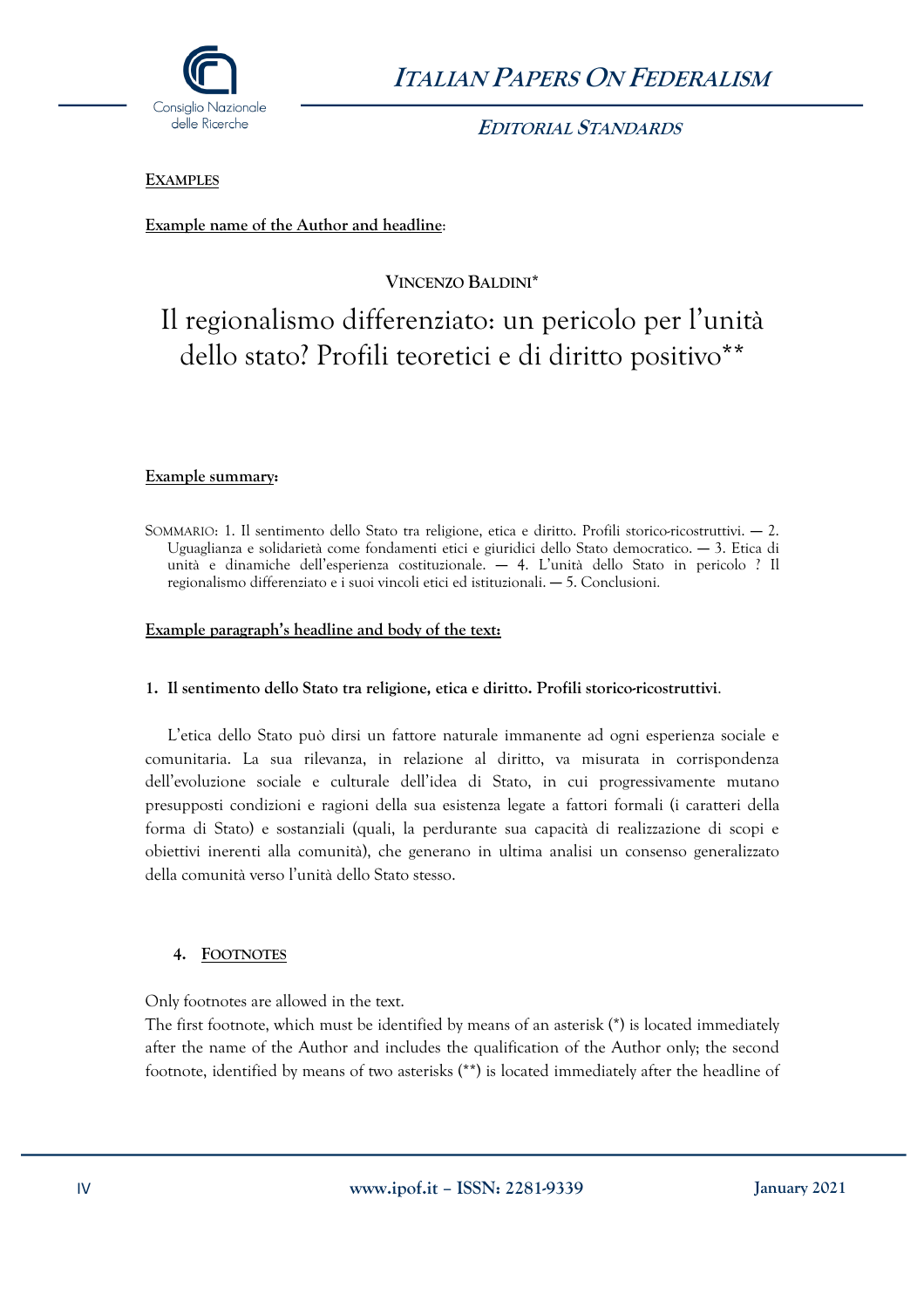

#### **EDITORIAL STANDARDS**

the contribution and includes the following statement only: "Articolo sottoposto a referaggio".

The type of character used (*font*) is «Goudy Old Style», 9 pt, exact line spacing 12 pt., justified, no indents.

- § *style*: normal;
- § *size*: 9 pt.;
- § *alignment*: justified (no indents);
- § *line spacing*: exact, 12 pt;

#### **EXAMPLE FOOTNOTES**

64La novella costituzionale del 2001 ha previsto tra l'altro l'istituzione di un fondo perequativo senza vincoli di destinazione per i territori con minore capacità fiscale per abitante (art. 119 c. 3 Cost.).

#### **5. CITATIONS**

Books, volumes and articles citations must be consistent with the following example:

- o **Books:** N. SURNAME, *Book title*, Publisher, City, Year, p. 20 (or pp. 18-22)
- o **Book chapters:** N. SURNAME, *Title of the chapter*, in N. SURNAME (ed.), *Title of the book*, Publisher, City, Year, p. 20 (o pp. 18-22)
- o **Article in scientific journal**: N. SURNAME, *Title of the article*, in *Name of the journal*, n. 1, 2019, p. 20 (o pp. 18-22)

If a work is cited more than once, citations following the first one must indicate the beginning of the work's title in italics, followed by "cit." (in italics) and the number of the page(s). E.g.:

o M. ROSSI, *Principles…, cit.,* p. 10

If a footnote refers to a work cited in the immediately previous footnote, "*op. cit."* must be used, together with the indication of the page(s). E.g.:

o M. ROSSI, *Principles, op. cit.*, p. 50

If in two subsequent footnotes there is a reference to the same work by the same Author, *Ibid.* must be used, together with the indication of the page(s). E.g.:

o *Ibid.,* p. 29

Referrals to other parts (chapters, paragraphs, pages, footnotes etc.) of the same work must be introduced by *supra* (italics) when reference is made to something already stated in the article; when reference is made to something that is written in the following pages of the article, *infra*  (italics) must be used.

Citations of web pages should be done without providing for the full URL; instead, hyperlinks should be used.